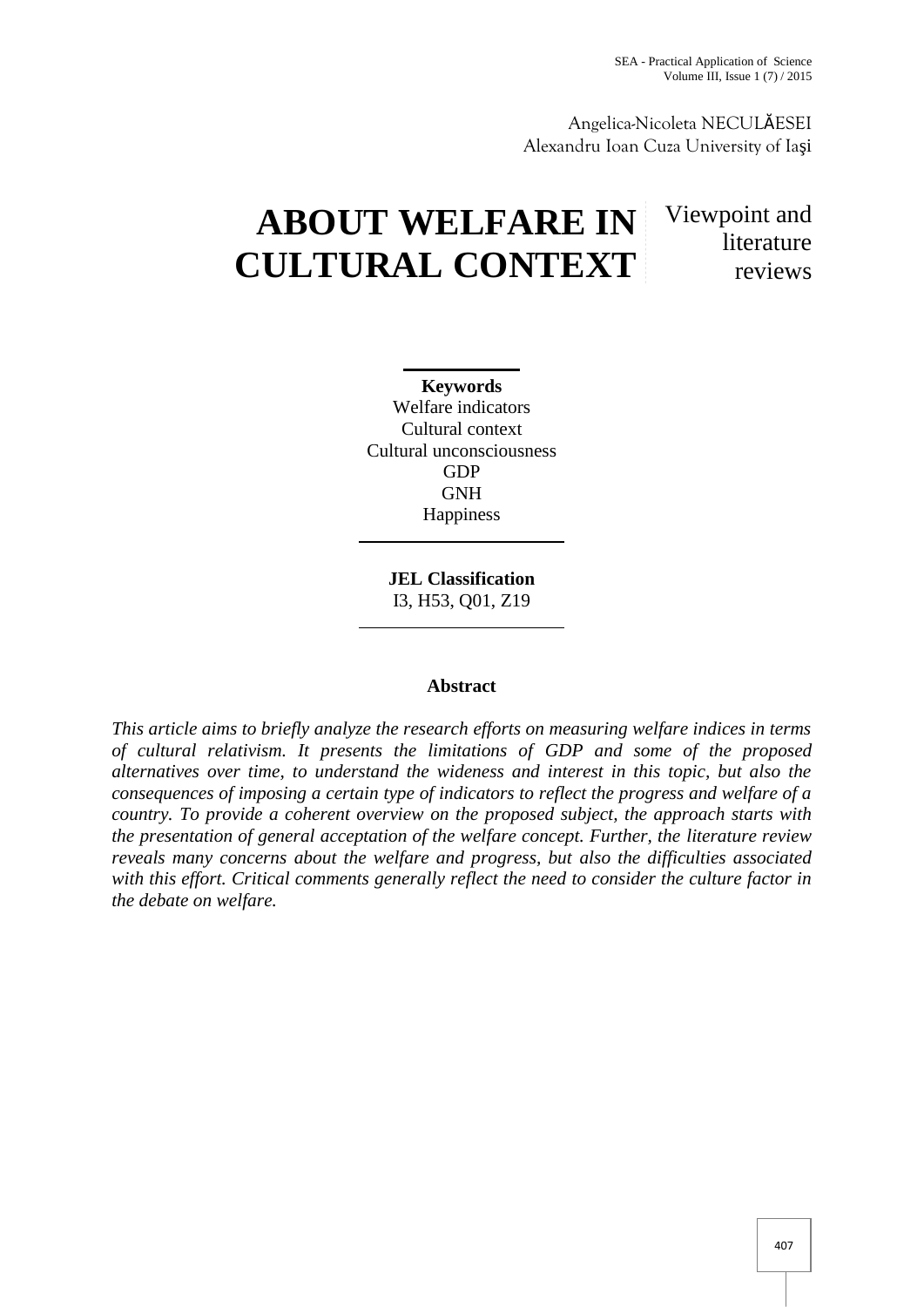#### **Introduction**

More and more documents, statistics and EU and/or international directives refer to the concept of welfare. Sometimes it is about comparative analyses that place countries according to the scores of indices considered to reflect welfare quite accurately; sometimes there are references regarding improvement measures or ideologies where welfare is seen as in itself scope value (final value) or as an instrumental value that leads to happiness.

Regardless of the approach to the subject, there is a certain perspective imposed by Western theories about the meaning assigned to welfare, as well as on other meanings disseminated in the scientific world, by official documents and literature. Analyzing the definitions of welfare and other related indices, we note a certain importance assigned to material values, although culturally speaking, welfare and happiness have an extremely varied content. This inclination to influence through something specific and lead unilaterally to a sense wanted to be assimilated globally reflects the ethnocentrism wisely hidden and the aspiration of economically developed countries to perpetuate the considered "justified" hegemony, by reflecting a type of superiority in relation to other parts of the world.

Given these inconveniences, less developed countries in terms of economic (and not only) conditions have raised awareness and proposed a series of measures where contextual and cultural differences should be considered in dealing with this concept. Otherwise this concept can not apply to the whole world. Welfare is a concept with a strong cultural and / or emotional meaning; therefore it must be treated as such.

Based on these considerations, in this paper we proposed to provide an overview of the subject by: inventory and description of indices that measure well-being, considering various aspects (economic, social, environmental, legal ones, etc.); analysis of the influence of culture on the meaning given to the welfare term; analysis of the impact using indices that measure welfare.

## **What is welfare?**

There is no consensus regarding the concept of welfare. The context where the subject is placed requires a certain connotation. We may talk about welfare in economic, social, political etc. terms; we may take into consideration the micro- or macro- level, a collective or individual approach, or different "components" which it is associated with, as well as the manner which the concept evolved in over time. However, we provide some definitions to approach the meaning given to *welfare*:

*"Welfare is the highest possible access to economic resources, a high level of well-being, including happiness, of the citizens, a guaranteed minimum*

*income to avoid living in poverty, and, finally, having the capabilities to ensure the individual a good life"* (Greve, 2008).

*"Welfare is an essential component of human circumstances; it reflects a system of needs correlated with the socio-economic context that fits everyone, in terms of ownership, level of consumption, material and financial status, social and cultural hierarchy. Thus, the welfare appears as an optimum status an individual aims, by his way to produce, save and consume"*(*apud* CERES - Resource Center for Social Economics).

More generally, welfare can be viewed *as an access to income and services from a variety of sources: market, family, governments, community* (Jenson, 2003).

Analyzing the indicators that refer to well being, we noticed that it is extremely difficult to monitor and measure all aspects that can be considered in defining welfare, not to mention the variability of importance awarded by the cultural impact. Therefore, despite the efforts, we may not speak of a proper composite index in order to measure what really needs to be measured. Moreover, in some cultures, welfare and happiness are not necessarily related to how much it can be achieved in relations with the exterior; the human being himself is important as a source of his own destiny, and his making.

#### **About GDP and Gross National Happiness**

Since 1934, Kuznets warned that evaluations that take into account only GDP cannot measure the welfare of a nation; they only indicate an economic situation. Annual changes in real GDP reflect only differences in the amount of goods and services from year to year. Therefore, the decision to increase the welfare cannot be based solely on this indicator (Kuznets, 1934, Bagstad *et al.*, 2014, Lawn, 2003).

In time, deficiencies of GDP were highlighted in numerous studies, and researchers were becoming more and more interested in finding viable alternatives for measuring welfare. Many of their studies start with the limits of GDP as indicator of welfare, as such (Fender *et al*., 2011, Bagstad et al, 2014, Oehler, 2014):

- It measures only the market value of goods and services;

- It does not measure sustainable economic welfare because it does not include depreciation of capital stock used in the production process;

- It does not reflect the negative "externalities" of economic growth ("costs" such as pollution, massive deforestation, wars, etc.);

- It excludes a number of determinants of well being that are not included in the productive sector (e.g. production for domestic use, leisure and quality of social relations, health and longevity, quality of institutions) etc.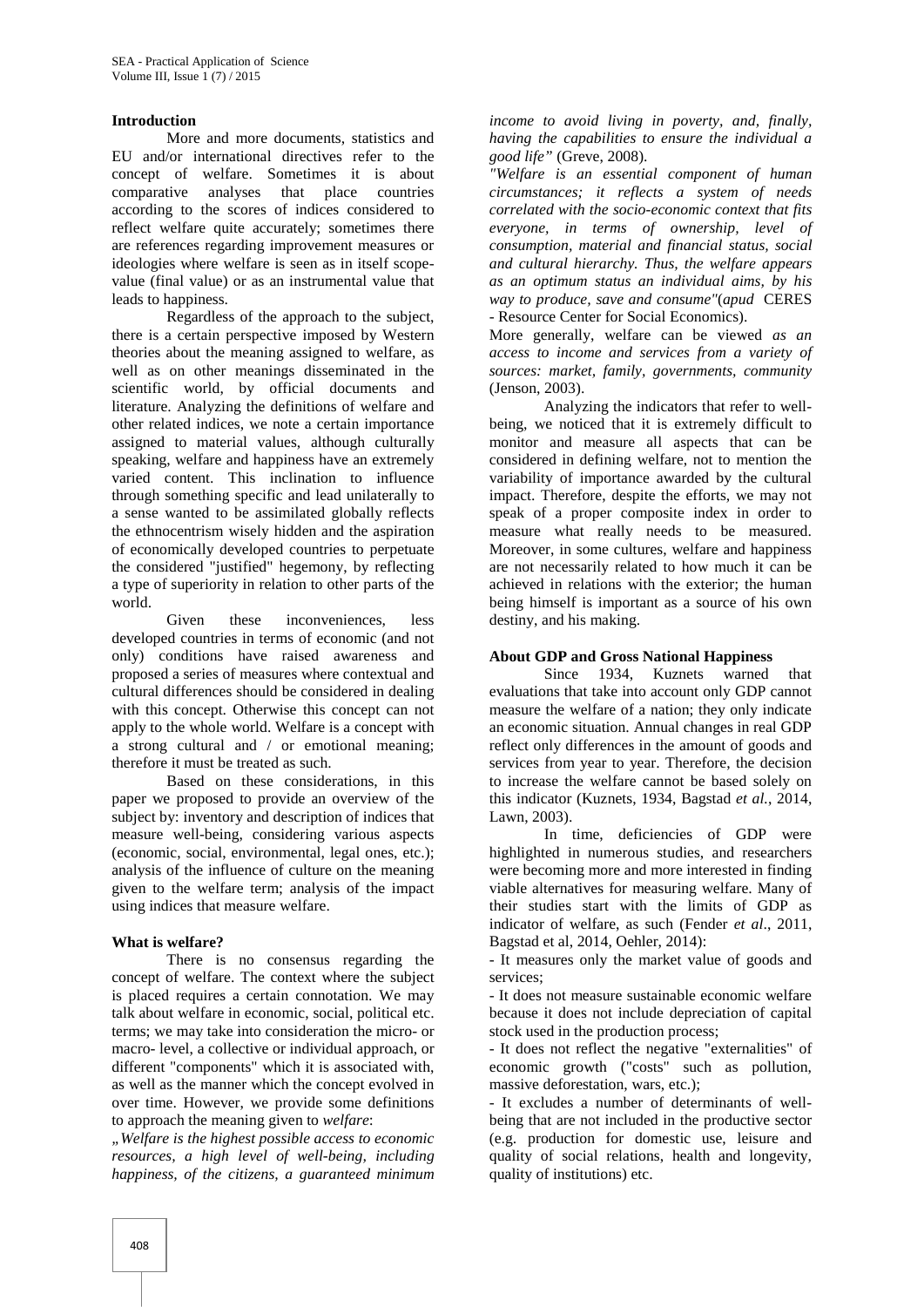Also as a reaction to the phenomenon observed in the early 70s, the fourth king of Bhutan, Jigme Singye Wangchuck, introduced the idea of Gross National Happiness (GNH). It has become a philosophy of development although it has not been used as a principle of government until much later, being firstly mentioned in the country's development plan for the period 1997- 2002. Several countries have expressed their adhesion and intention to be guided by this concept. It is based on four pillars: sustainable and equitable development, environmental conservation, preservation and promotion of culture and heritage and good governance (Brooks, 2013).

With Gross National Happiness, Bhutan hopes to achieve a balance between the material aspects of life (economic development) and the spiritual ones (happiness and peace). It prioritizes the latter ones even to the detriment of the first ones, which cannot be considered as a scope in self (*idem*). A powerful vision dominated by the cultural values of Bhutan, a relatively feminine society, where the sense of "living" becomes important, with extremely profound leader (*apud* The Hofstede Centre), but also by the religious landmarks of *Mahayana Buddhism*, of Tibetan type, which is the state religion.

# **About welfare indicators**

Although we have provided Bhutan's example, we should mention the effervescence of "elaboration" of indices over time, to reflect the welfare at community, regional, national etc. level. Many researchers have assumed this mission, on their own name or on behalf of more or less political organizations. Without proposing a complete inventory, we describe some of these indices below, to observe the variability of their content and the criteria considered important in reflecting human welfare.

**Measure of Economic Welfare - MEW** was proposed by Nordhaus and Tobin in 1972, as an alternative response that eliminates some of GDP deficiencies. The authors assumed that the consumption must be measured and not the production, and not any type of consumption, but consumption that generated wealth. In this respect, in income's calculation they excluded many values considered as having no contribution to the consumption, or they included others considered to contribute to its growth (Hect, 2002). As a result, MEW adjusted Gross GDP by considering the value of lesure time, the value of unpaid workload in an economy and the value of environmental damage. It may be viewed as a forerunner of later attempts to create a complex index that reflect sustainable development (*apud* Economics online). It has a rather limited effect in relation to the intended goal.

**Index of the Economic Aspects of Welfare** (IEAW) was developed by Xenophon Zolotas in 1981. It combines the economic problems measured by MEW with some social concerns, having also personal consumption as a starting point (Hect, 2002). IEAW focuses more on the current flow of goods and services and it mostly ignores capital accumulation and sustainability issues. It rather considers changes on an aggregate national welfare level than welfare per capita (Daly, Cobb, 2005).

**Human Development Index** (HDI), proposed by the United Nations Development Programme (UNDP) in 1990, is an index designed to assess a country's development beyond economic growth. It is based on the assumption that people and their potential should be considered as criteria for this type of evaluation, taking into account key dimensions (long and healthy life, access to information through a proper education, decent living - in *Human Development Report 2014*). This composite index can be used in building national policies, by analyzing different human development outcomes between countries with similar scores on growth. It was criticized for not taking into account a number of dimensions related to environment, political freedom, cultural values etc., rather hard to formalize / measure, although new variables were introduced in order to remove some of these deficiencies in the last years. However, it is appreciated because it provides a merger between economic and social indices, being more comprehensive than GDP.

**Index for Sustainable Economic Welfare** (ISEW) was developed by Daly and Cobb in 1989. It provides a more complex view on social welfare as it addresses important issues such as income distribution and environmental issues. However, there is not an indicator that accurately reflect welfare, raising many critics (Neumayer, 1999, 2000 *apud* Pulselli *et al.*, 2005; Dietz, Neumayer, *op. cit*.) as: arbitrary selection of variables that must be included in the index, calculation method, methodological contradictions (it cannot measure economic welfare and sustainability simultaneously, it does not make a clear distinction between national and natural capital, it does not distinguish between forms of natural capital - renewable and non- renewable resources, etc.).

**Index of Economic Well-Being** (IEWB), proposed by Lars Osberg in 1985 and developed with Andrew Sharpe in 1998, was designed to overcome the challenges of GDP in assessing the economic welfare, raising appreciation at that moment. Its method of calculation has the following advantages over GDP: focus on results, taking consumption into consideration rather than production; it addresses issues of distribution, integrating "inequality of income and poverty"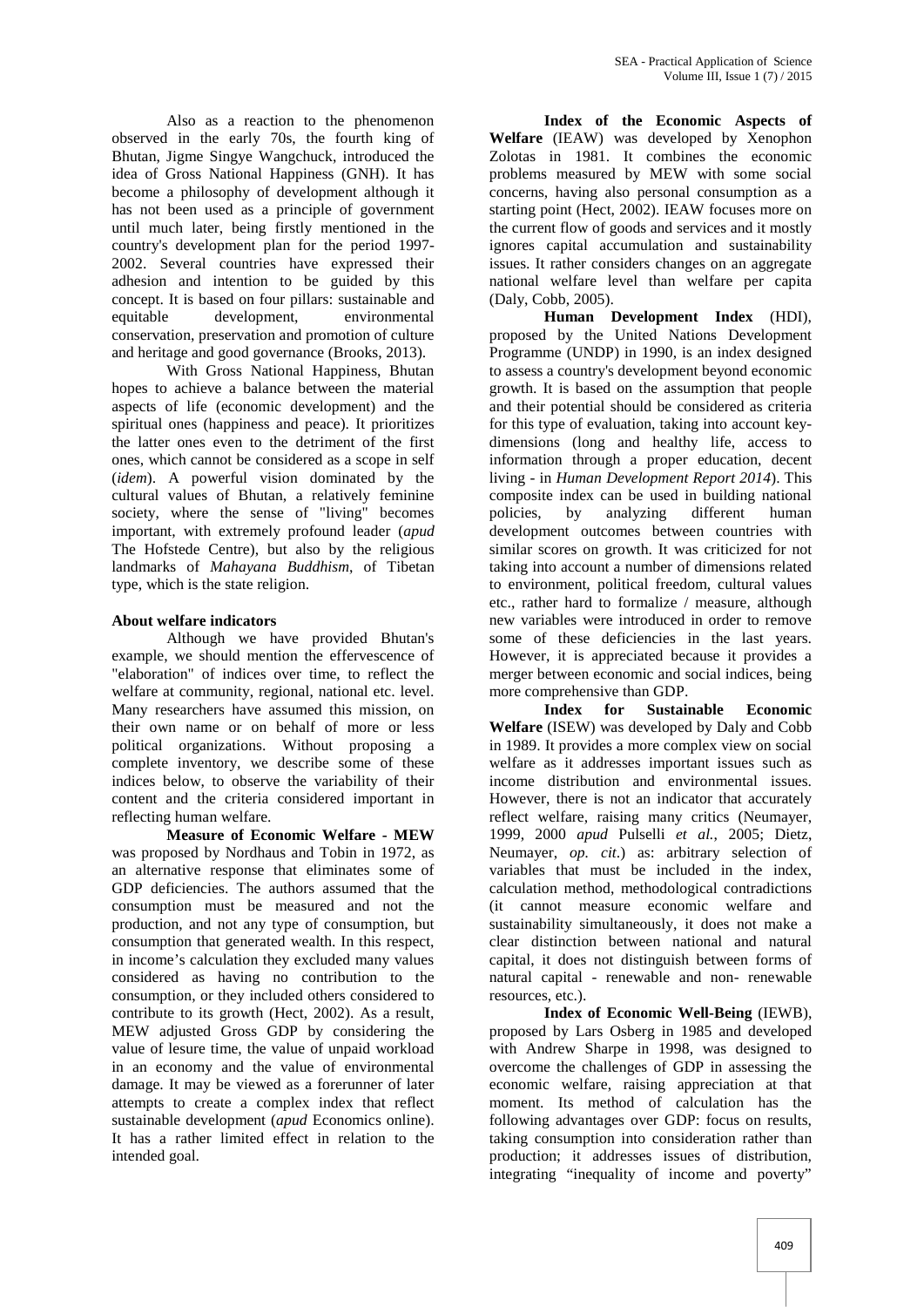dimension; it includes "stock" dimension. In addition, it embraces the "economic security" dimension. However, the quantification generates divergences that reflect different values and political ideologies. The lack of adhesion, but also some problems caused even by the design of this index, and the lack of global coherence raise other critics (Thiry, 2011).

**Genuine Progress Indicator** (GPI) is actually the Index of Sustainable Economic Welfare (ISEW), renamed as GPI in American studies in 1995. Daly and Cobb's model was updated by Anielski and Rowe in 1999. This indicator originally appeared as an important monetary mean of economic welfare measurement. It was an alternative of GDP whose use was considered inappropriate for the reasons already provided. Genuine Progress Indicator is a multidimensional indicator that provides a suitable framework for estimating both the benefits and costs of economic processes, by incorporating several aspects (social, economic and environmental ones). Criticism of GPI is related to assessment methods, consistency of use and methodological divergences. It is a proof that this indicator fails to provide that degree of compatibility for making comparisons and to ensure consistency over time, even at a state level (Bagstad *et al.*, 2014; Anielski, Soskolne, 2002).

**Sustainable Net Benefit Index** (SNBI) was introduces by Lawn and Sanders in 1999. They noted that distinctions between costs and benefits did not come out when using GDP as an indicator of welfare. Their proposed index eliminates this inconvenience, being defined by the difference between "un-canceled benefits" and "un-canceled costs" of economic activity. It also allows comparison of benefits and costs of macroeconomic growth (Lawn, 2003, Lawn, 2005).

**Green GDP**, announced in 2004 by the Chinese Premier (v. SEPA&NBS, 2006, *China Green GDP Accounting Study Report 2004 issued*) as an alternative to GDP was withdrawn shortly due to negative political attractiveness. It is the result of trying to measure the growth of an economy by considering negative consequences of this growth on environment. It is calculated by decreasing GDP with the ecologic damage, developed in a certain period of time. Although it connects the economic sphere with the ecological one, it raises problems because it is difficult and even impossible to quantify present and future damages. Moreover, other shortcomings expressed on GDP remain valid.

**Genuine Wealth** (GW), developed by Mark Anielski, in 2005, arises from the idea that real, authentic wealth means much more than the material wealth represented by financial indicators (Anielski *et al.*, 2006). Genuine wealth includes human, social, natural, manufactured and financial

capital. Therefore, the increase must cover all these aspects for a company or economy, in order to be considered prosperous, stable and sustainable. The distinction between price and value becomes important, the latter being the one that counts. It's about the value for the individual, enterprise, community, nation etc., given that spirituality, affection, cultural values etc. offer different scales of assessment (Anielski, 2003). Thus, the index aims to measure what matters most for a good and joyful life through classical financial-accounting economic analysis and intuitive analysis, based on scientific foundations of human welfare and happiness (*apud* Genuine Wealth Inc.).

**Sustainable Society Index** (SSI) was firstly published in 2006 by the Sustainable Society Foundation. It measures sustainable development at national level. SSI integrates human and environment welfare, and also economic welfare (the latter is not seen as a goal itself but as a guarantee for welfare). All of them are measured by twenty-one indicators (Waite, 2013).

**Happy Planet Index** (HPI) was proposed by Nic Marks in 2006 and updated in 2009. It measures sustainable welfare using global data on *life expectancy, experienced well-being and ecological footprint* (*apud* New Economics Foundation). It reflects the degree to which worldwide countries produce a long, happy and sustainable life for the people who live there, but this index is recommended to be used in combination with other indicators because it does not take into account all aspects of welfare.

**Better Life Index** (BLI) was developed by Organization for Economic Cooperation and Development (OECD), presented in 2011 and released in 2013. It is a tool to compare welfare between countries according to 11 criteria considered essential by the OECD: community, education, environment, civic engagement, health, housing, income, jobs, life satisfaction, safety and work - life balance.

**Social Progress Index** (SPI) was proposed by Porter and his colleagues in 2013. It is based on the definition of social progress and it involves measurement of 12 components, corresponding to the following three dimensions: basic human needs (food and basic medical care; air, water and sanitation; shelter; personal safety), foundations of wellbeing (access to items that can improve life: education, information, health, sustainable environment) and opportunity (personal rights, access to higher education, freedom and individual choice, equality and inclusion). Scaling allows tracking the absolute and relative performance of a country. It is an index that aims the sustainable and inclusive increase, which brings real progress in people's lives. Unlike previous efforts to measure welfare, this index distinguishes through: it measures only non-economic indicators;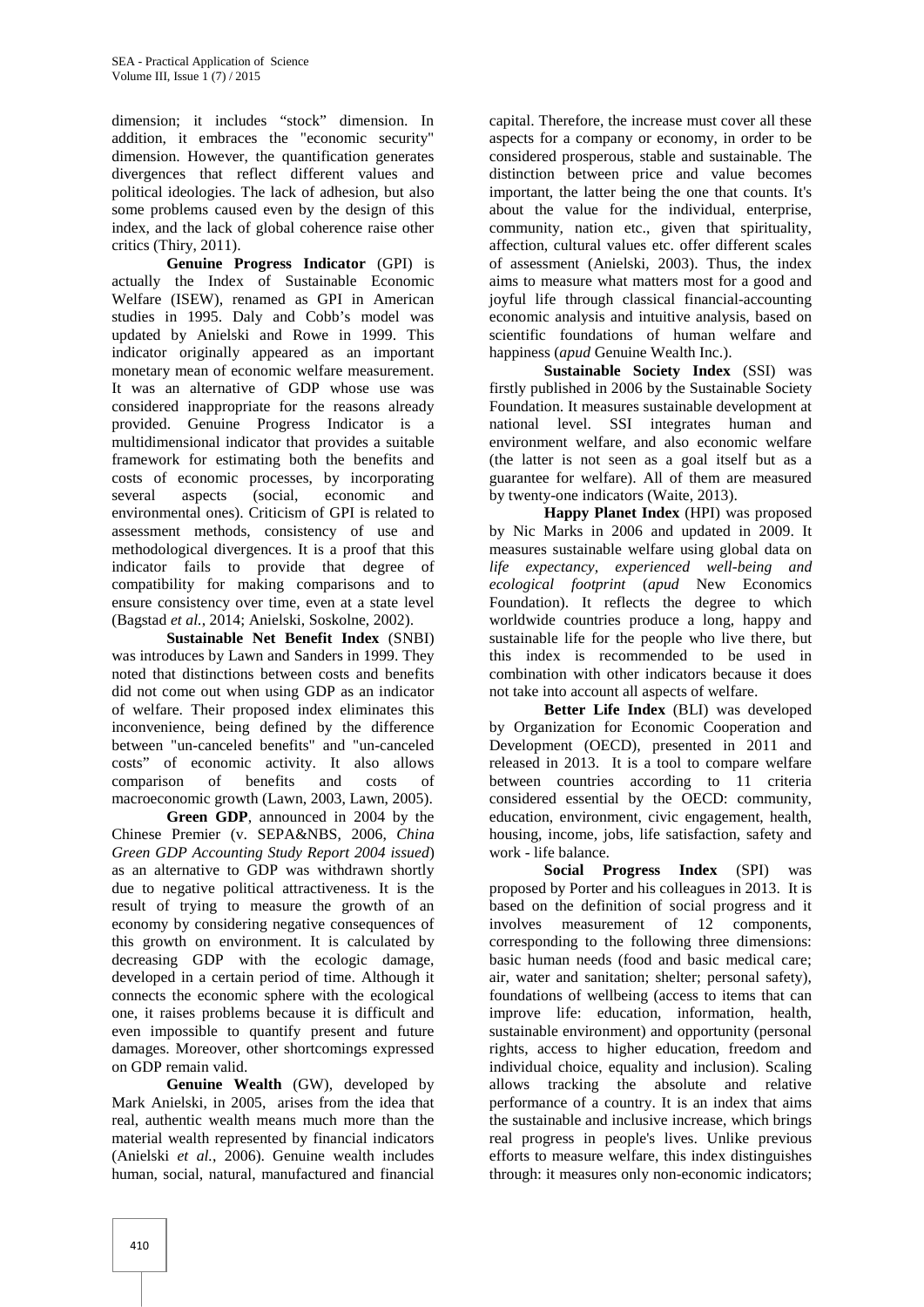it relies on outcome indicators exclusively (intentions are not taken into consideration); it considers enough variables to get an aggregate score indicating social progress; it is based on a model structured to allow empirical investigation of relationships between dimensions, components and indicators; the breadth of indicators makes the model relevant for countries, regardless of their income level (Porter *et al*., 2013, Social Progress Imperative, 2014).

**Holistic Progress Index** (HPI) integrates economic, social, ecological and legal aspects. It was elaborated to be more comprehensive, less subjective and easier to evaluate. In its calculation it takes into account the Net GDP per capita ("Demilitarized" GDP or "Peaceful" GDP), Socio - Ecological Progress Index (SEPI) that reflects quality of life and ecological aspects and Socio – Political Progress Index (SPPI) that expresses freedom of citizens of a particular country (Prakash, 2013).

Here we conclude the inventory of welfare measurement instruments presented in a variety of forms, considering this stage of data collection quite a consistent one for the analysis and interpretation phase, in relation to the research objectives.

## **About culture and measure welfare**

Studying the list of the instruments proposed for measuring welfare and/or human happiness, we notice the cultural dominants of those who have proposed them, as a sign of *ideological focus*, of the *cultural unconsciousness* that limit the vision on the investigated issues.

Analyzing the views on human welfare quantification, we notice that they generally favor the material and the economic (in terms of utility or earnings), or specific values of individualistic societies. Although models state that socio-cultural, psychological and ecological factors are important, including the perspective they are analyzed in, they experience cultural myopia. The same cultural dominants reflect on them also because they need to argue / support the thesis they approach, with subsequent influence on social policy (introducing a new universalist discourse that refers, inter alia, to inclusion, equal opportunities, ethics social etc., without considering cultural diversity, even if they promote it).

The categories of indicators largely reflect Western "globalizing" culture on what welfare means, omitting Oriental values, beliefs and ethical principles. Basically, the oriental "something" that reveals a different kind of perception of the world is not taken into consideration. But what may signify "nothing" gains consideration for these cultures with a holistic vision of the universe that integrates life and death, good and evil, man and nature, body and soul. By this lack of cultural

sensibility and understanding, a part of the highly spiritualized world is left in the shadows, humanity being the one that loses. Guidelines with long-term impact are designed by imposing worldly models. The future won't be complete if these models privilege certain values and neglect others and people won't be reflected in policies that seem to ensure them welfare and happiness.

A large number of indicators (we presented only a part of them) has come into notice, indices that aim to measure welfare and its evolution. That is the reason why interrogations regard also the challenges of this concern. Basically, only certain states may gain by imposing a particular model, obtaining adequate scores on the targeted indicators. In fact, attention is raised on the subjectivity in determining the importance of criteria. As a result, rankings among states and funds allocation for certain policies depend on assigning this importance. This brings us inevitably to a dilemma: who would benefit: human welfare or political interests? The answer depends, of course, by the quality of intentions and values of those in power, by the integration of new variables related to the meaning assigned to welfare elsewhere and resilience of models. Realistically, an indicator (even a composite one) cannot integrate all aspects especially when it comes to culture (meanings given to welfare, good, happiness are strongly contextualized). Solutions could be identified, if cultural specificity is respected. For example, it may be selected a model that would allow adjusting to specific dominants (in clusters). That is a model proposed by multidisciplinary intercultural teams that are very familiar with socio-economic realities in different parts of the world. It should provide the possibility to appreciate what is important for their residents, by the concerned countries, by making corrections on the relevance of some criteria and adding some unconsidered issues. Infrastructure and perfect pitch might not mean anything to people accustomed to see how grass grows naturally, in a world where the perspective of time, space, nature and life in general differs considerably.

Also, the "civilizing effect" conveyed by these models draws our attention again to an unconscious imperialism or a masked one under the illusion of good intentions at a global level. "Good", "welfare" and "happiness" are universally valid only as philosophical categories, in a meta cultural sense. Otherwise, we find them in connection with a specific context, deriving basically from it. Probably some people do not want to pay the devastating effects (natural, psychological, spiritual ones etc.) of the "civilizing" process (and "alignment" we may say ...).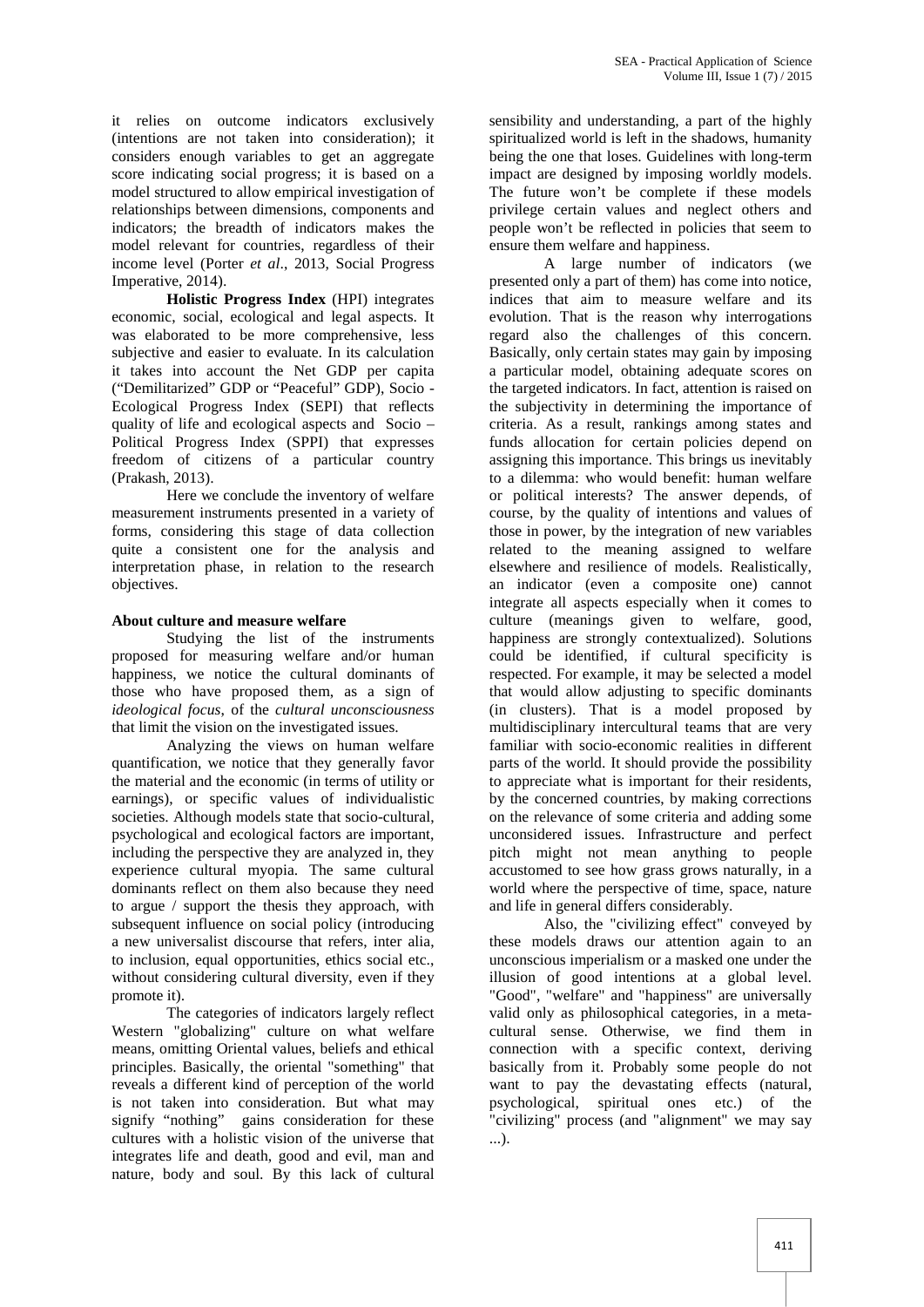*In conclusion*, we highlight the following on the efforts to measure welfare and consequences of imposing a calculation model:

- Constant interest and progress in research on the measurement of human welfare and happiness are obvious and worthy of thought and they reflect the concern of specialists, governments and transnational institutions for improving quality of life;

- The multitude of indices proposed as an alternative to GDP highly reveals the deficiencies implied by its input in assessing a country's progress and, at the same time, it reveals the real difficulties in assessing criteria that "compose" welfare, in an universalist manner;

- The provided solutions reflect the cultural dominants of specialists involved in their identification;

- The high stakes of this process, with implications for policies designed on the values of some indicators, raise ethical and cultural issues, on one hand, by the (un)consideration of relevant criteria, but also as subtle "benefits " on the other hand, that arise just from this (un)consideration.

## **References**

- [1] Anielski, M., Soskolne, C.(2002). *Genuine Progress Indicator (GPI) Accounting: Relating Ecological Integrity to Human Health and Well-being* in "Just Ecological Integrity: The Ethics of Maintaining Planetary Life" edited by Peter Miller and Laura Westra, Rowman & Littlefield Publishers Inc.
- [2] Anielsky, M., Wilson, J. (2006). *City of Leduc. 2005 Genuine Well-being report*, http://www.anielski.com/wp-
- content/uploads/2011/11/Leduc-GW-Report.pdf [3] Anielski, M. (2003). *Measuring the Genuine Wealth of Communities Accounting for That Which Makes Life Worthwhile*, http://www.truevaluemetrics.org/DBpdfs/Ideas/ MarkAnielski/Genuine-Wealth-of- Communities-Anielski-2003.pdf
- [4] Bagstad K., Berik G., Brown Gaddis E. (2014). Methodological developments in US state-level Genuine Progress Indicators: Toward GPI 2.0. *Ecological Indicators*, vol. 45
- [5] Brooks, J. (2013). Avoiding the *Limits to Growth:* Gross National Happiness in Bhutan as a Model for Sustainable Development. *Sustainability,* vol. 5, pp. 3640-3664
- [6] Centrul de Resurse pentru Economie Socială (CERES)/Resource Center for Social **Economics** http://www.economiesociala.net/imag/files\_4/9 32367154e2d2592bcd09.pdf
- [7] Daly, H., Cobb, J. (2005). *Misplaced concreteness: measuring economic success* in Sustainability. Critical concepts in the social sciences, Redclift, M. R. (edt), Routledge, p. 44.
- [8] Dietz S., Neumayer E.. *Some constructive criticisms of the Index of Sustainable Economic Welfare*
- http://grammatikhilfe.com/geographyAndEnvironm ent/whosWho/profiles/neumayer/pdf/Sustainabi lityindicators3.pdf
- [9] Economics online. *News Analysis Theory Comment. Measure of economic Welfare (MEW)*, http://www.economicsonline.co.uk/Global\_eco
- nomics/Measure\_of\_economic\_welfare\_MEW [10] Fender, V., Haynes, J., Jones, R. (2011). *Measuring Economic Well-being*. Office for National Statistics, London, http://www.ons.gov.uk/ons/guide-method/user guidance/well-being/publications/measuring economic-well-being.pdf
- [11] Genuine Wealth Inc., http://www.genuinewealthinc.com/what-we-do/
- [12] Greve, B. (2008). What is welfare? *Central European Journal of Public Policy*, vol. 2, no.1, pp. 50-72
- [13] Hect J. (2002). *Green National Income, Mesures of Welfare and Ideological Bias*, http://www.joyhecht.net/professional/papers/jhe cht-Welfare-Measures-Bias-ISEE-Conf- Feb02.pdf
- [14] Jenson, J. (2003). Redesigning the "Welfare Mix" for Families: Policy Challenges. *Canadian Policy Research Networks Inc. (CPRN)*,

http://cprn.org/documents/17519\_en.pdf

- [15] Kuznets, S. (1934). National Income, 1929-1932. In *National Income, 1929-1932*, pp. 1-12. NBER (National Bureau of Economic Research).
- [16] Lawn, P. (2003). A theoretical foundation to support the Index of Sustainable Economic Welfare (ISEW), Genuine Progress Indicator (GPI) and other related indexes. *Ecological Economics*, vol. 44, pp. 105-118, *http://www.kth.se/itm/inst/2.4721/2.38541/db/ut b/mj2694/pdf/Lawn.pdf*
- [17] Lawn, P. (2005). An assessment of the valuation methods used to calculate the Index of Sustainable Economic Welfare (ISEW), Genuine Progress Indicator (GPI) and Sustainable Net Benefit Index (SNBI). *Environment, Development and Sustainability*, vol.7, pp. 185-208,
- http://citeseerx.ist.psu.edu/viewdoc/download?doi= 10.1.1.476.6891&rep=rep1&type=pdf
- [18] New Economics Foundation. *Happy Planet Index*, http://www.happyplanetindex.org/about/
- [19] OECD. *Better Life Initiative. Executive summary*, http://www.oecdbetterlifeindex.org/media/bli/d ocuments/BLI\_executive\_summary\_2014.pdf
- $[20]$  Oehler, I.M.  $(2014)$ . În c utarea unui indicator veritabil al bun st rii [In search of a true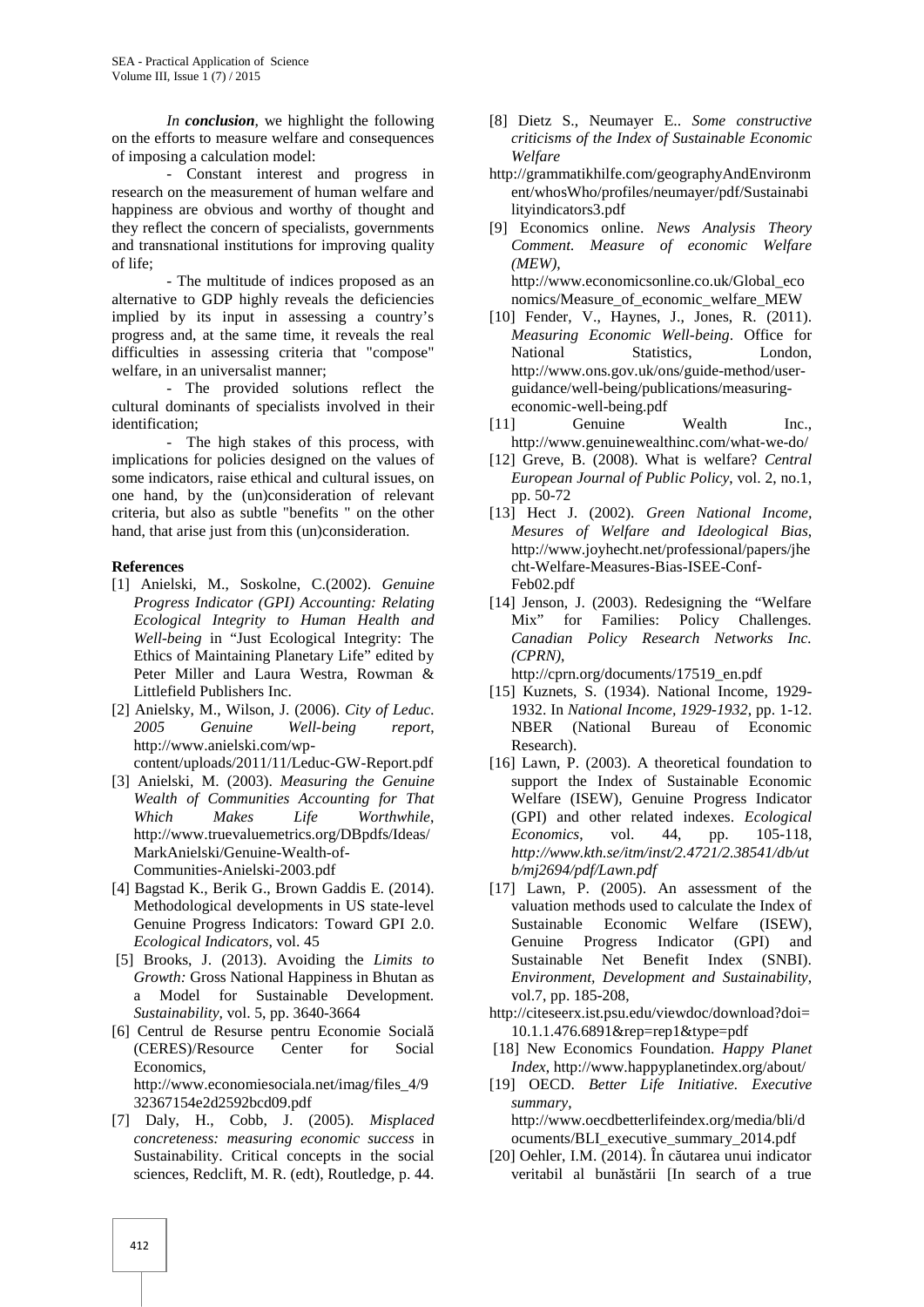indicator of welfare]. *Calitatea Vie ii*, Vol. XXV, no. 1, pp. 62–81

- [21] Porter, M., Stern, S., Artavia Loria, R. (2013). *Social Progress Index, Social Progress Imperative*. http://www.socialprogressimperative.org/syste m/resources/W1siZiIsIjIwMTMvMDQvMTAv MTgvMTUvNDQvNzk4L3NvY2lhbF9wcm9nc mVzc19pbmRleF8yMDEzLnBkZiJdXQ/social \_progress\_index\_2013.pdf
- [22] Prakash, R. (2013). Looking beyond the GDP: quantitative evaluation of the "Holistic Progress Index" (HPI). *Journal of Security and Sustainability Issues***,** vol. 2, no.4, pp. 57–64, http://www.lka.lt/download/14105/6.2013.2.4.p df
- [23] Pulselli, F.M., Ciampalini, F., Tiezzi, E., Zappia, C. (2005). The Index of Sustainable Economic Welfare (ISEW) for a Local Authority: A Case Study in Italy. *Quaderni*, no. 449, Università degli Studi di Siena, http://www.napawatersheds.org/img/managed/ Document/3490/ISEW%20case%20study%20It aly.pdf
- [24] Resource Center for Social Economics, http://www.economiesociala.net/imag/files\_4/9 32367154e2d2592bcd09.pdf
- [25] Social Progress Imperative. *Findings of the Social Progress Index 2014*,
- http://www.socialprogressimperative.org/data/spi/fi ndings
- [26] State Environmental Protection Administration of China (SEPA) and the National Bureau of Statistics of China (NBS) (2006). *China Green GDP Accounting Study Report 2004 issued*, http://www.gov.cn/english/2006- 09/11/content\_384596.htm
- [27] Sustainable Society Foundation. *Sustainable Society Index - your compass to sustainability*, http://www.ssfindex.com/ssi/
- [28] The Hofstede Centre. *The about Bhutan?*, http://geert-hofstede.com/bhutan.html
- [29] Thiry, G. (2011). Beyond GDP: Conceptual Grounds of Quantification. The Case of the Index of Economic Well-Being (IEWB. *Social Indicators Research*, 1-31.
- [30] United Nations Development Programme (2014). *Human Development Report 2014*, http://hdr.undp.org/sites/default/files/hdr14 report-en-1.pdf
- [31] Waite, M. (2013). SURF Framework for a Sustainable Economy. *Journal of Management and Sustainability*, vol. 3, no. 4, www.ccsenet.org/journal/index.php/.../23177